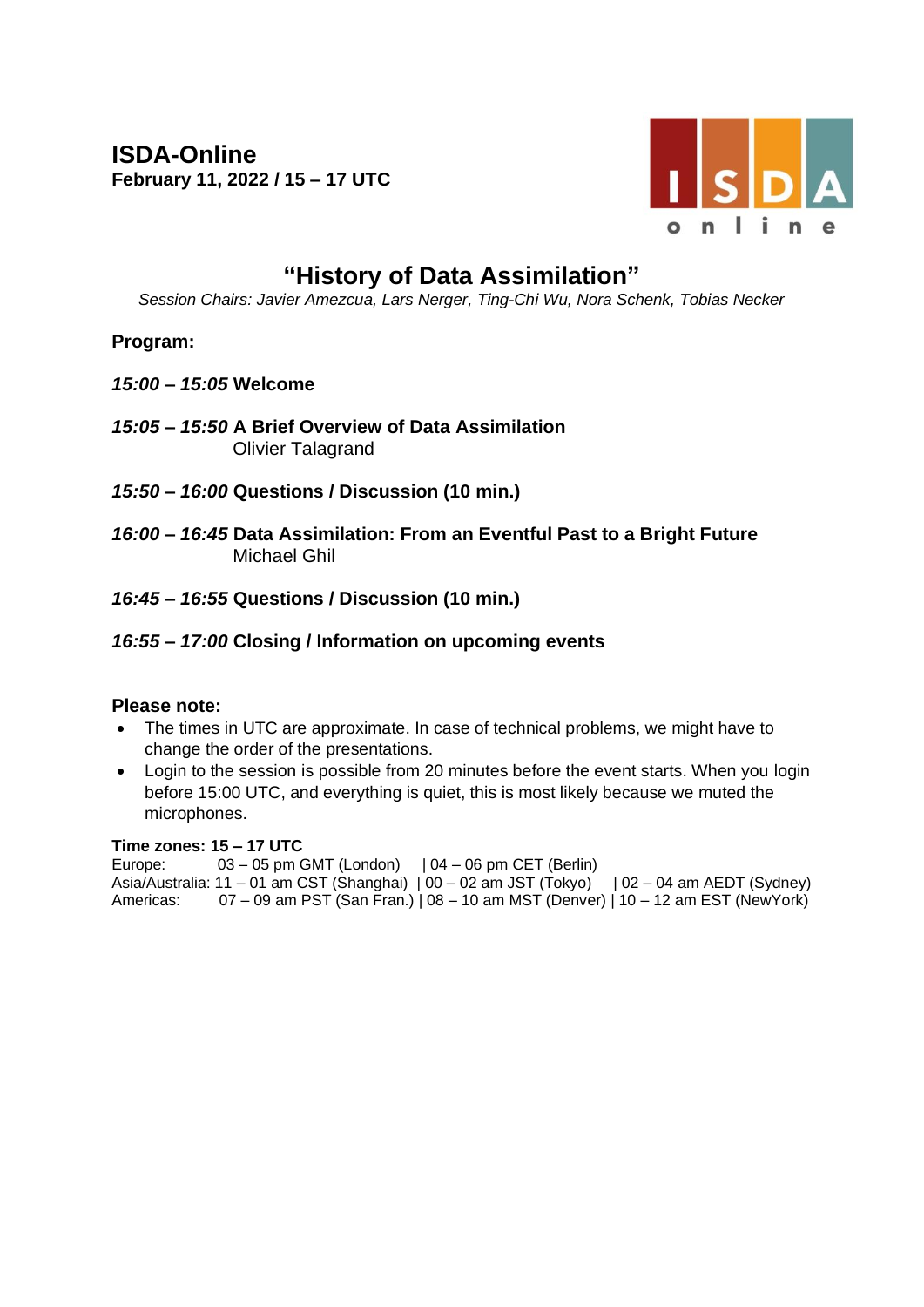## **A Brief Overview of Data Assimilation**

Olivier Talagrand Laboratoire de Météorologie Dynamique École Normale Supérieure - Université Paris Sciences & Lettres, Paris, France

Data Assimilation (DA) originated from the apparently minor and rather trivial task of defining initial conditions for numerical weather forecasts. It gradually turned out to be linked to many fundamental questions, and has now become a major tool of the numerical science of the atmosphere, the ocean and the climate.

The ultimate purpose of DA can be stated as defining the state of the atmosphere from all the available relevant information. The latter essentially consists of the observations *stricto sensu*, which vary in nature, as well as and spatial and temporal distribution, and of the physical laws governing the flow, available in practice in the form of a discretized numerical model. These various pieces of information are all affected with some uncertainty.

DA is actually one of the many inverse problems that are encountered in many fields of science of technology. As such, it can conveniently be stated as a problem in Bayesian Estimation, viz., determine the probability distribution for the state of the flow, conditioned by the available information. But, among inverse problems, DA has its own specific features: very large numerical dimensions, nonlinear (actually chaotic) underlying dynamics, and, in the case of weather prediction, need for the forecast to be reliably delivered in time. These features have strongly influenced the development of methods and algorithms for DA.

Most assimilation methods can be described as more or less heuristic and pragmatic extensions, to moderately nonlinear and non-Gaussian situations, of linear and Gaussian statistical estimation. These methods are described in the talk, together with how they have contributed to the progress of meteorology and atmospheric science. Because of the large numerical dimensions, and of the need to better represent nonlinearity, ensemble methods, in which the required probability distribution is represented by a number of points in state space, have gradually been developed, and are the subject of active research.

From its specific origins in numerical weather prediction, DA has gradually extended to various fields of science and technology, in geophysics and elsewhere: oceanography, hydrology, climatology, plate tectonics, terrestrial and solar magnetism, and others. It has also extended to various applications, among which, e.g., definition and a priori evaluation of observing systems, 'reanalyses' of past observations, validation of numerical models and parameter estimation.